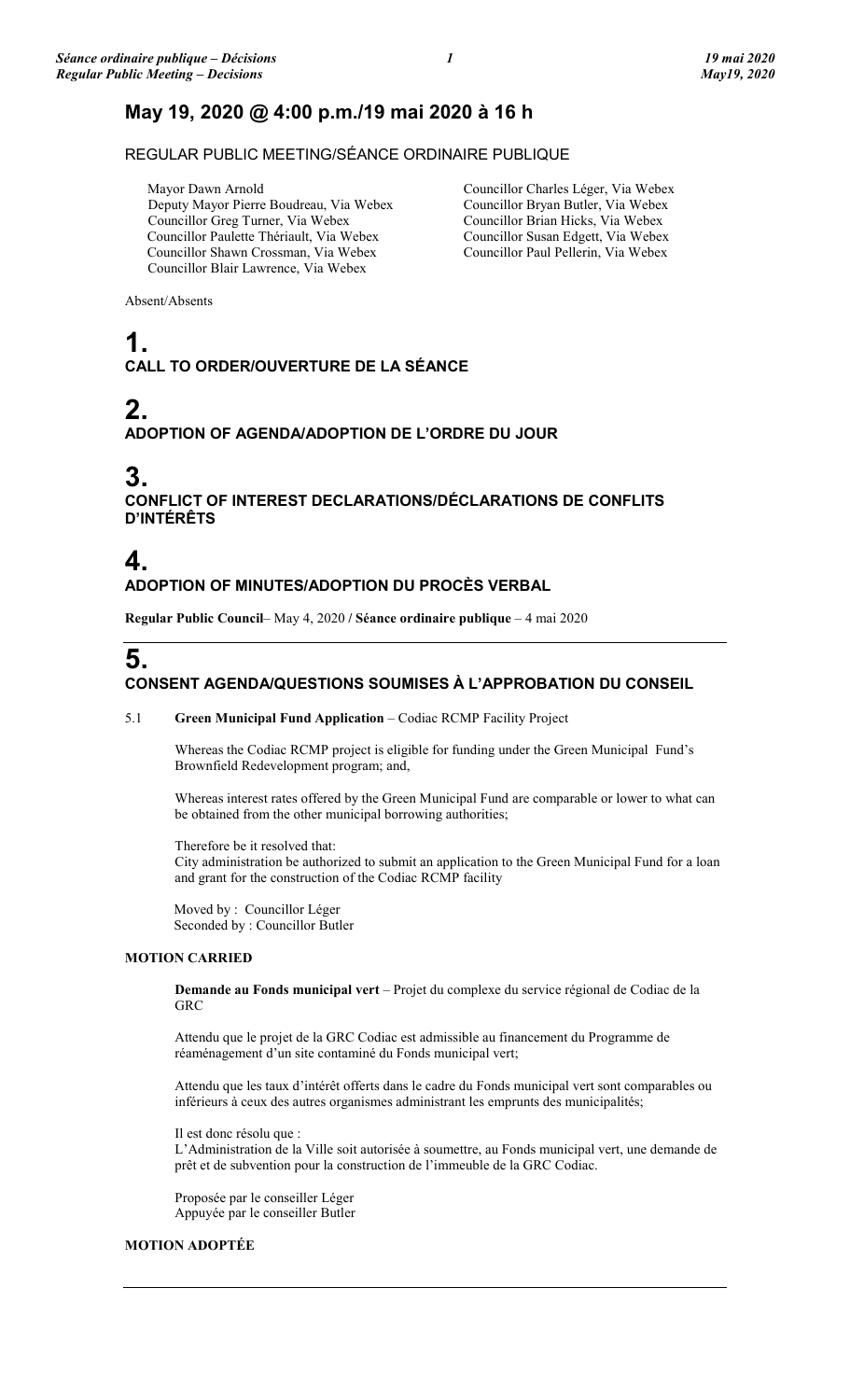# **6.**

### **PUBLIC AND ADMINISTRATION PRESENTATIONS/ EXPOSÉS DU PUBLIC ET DE L'ADMINISTRATIONS**

### **6.1 PUBLIC PRESENTATIONS/ EXPOSÉS DU PUBLIC**

5 minutes

# **Other Presentation/Autres présentations**

2 minutes

### **6.2 ADMINISTRATION PRESENTATIONS/EXPOSÉS DE L'ADMINISTRATION** 15 minutes

6.2.1 **Update Covid**-19 (Coronavirus) – Marc Landry, City Manager / Conrad Landry, Fire Chief

**Mise à jour** – Covid-19 (Coronavirus) – Marc Landry, directeur municipal / Conrad Landry, chef des pompiers

## **7. PLANNING MATTERS/ QUESTIONS D'URBANISME**

7.1 **New Rezoning and Municipal Plan amendment** application for PID 70531033 at Twin Oaks Drive and Ryan Street

### **Motion:**

That Moncton City Council proceed with the Municipal Plan amendment being By-law Z-113.27 and the Zoning By-law amendment being By-law Z-213.73 and:

- 1) That Council give 1st reading to the Municipal Plan amendment By-law Z-113.27 and Zoning By-law amendment By-law Z-213.73;
- 2) That a public presentation for the plan amendment be set for June 1, 2020;
- 3) That a tentative public hearing be set for July 20, 2020; and
- 4) That By-law Z-113.27 and Z-213.73 be referred to the Planning Advisory Committee for its written views; and

The rezoning, if approved, should be subject to a conditional zoning agreement, including but not limited to:

- 1) That the developer shall enter into a separate development charge agreement providing for the payment of development charges;
- 2) That the amending zoning by-law shall not be registered before the separate development charge agreement is executed;
- 3) That no trees or other vegetation be cut within a minimum of seven (7) metres along the entire east side of the subject lot, and the seven metre buffer is to remain vegetated and protected;
- 4) That a two metre high opaque fence be located on the southern side of the property where the parking lots abut the residential care facility, and that the fence be located on top of the retention wall, and constructed prior to, or at the beginning of, construction of buildings A and / or B;
- 5) That a line of conifers be planted along the eastern side of the lot along the existing treed buffer where the subject land abuts R2 zoned property, and that the conifers be a minimum of 2 metres high at planting and spaced a frequency of one tree for every 10 metres of rear lot property along the west side of the existing tree line;
- 6) That despite section 129(1)(c) of Zoning By-law Z-213 the height of the multiple unit buildings are permitted to be six stories;
- 7) That the proposed multiple unit dwellings and proposed townhouses be subject to Terms and Conditions to be approved by the Planning Advisory Committee;
- 8) That the development is subject to the Jonathan Creek Trunk Sewer Charge Area and that cost recovery charges for the entire rezoning area be paid prior to any Building and Development Permits being issued for the development;
- 9) That this rezoning approval shall expire within forty-eight (48) months of it coming into effect unless a development and development permit is obtained;
- 10) That all uses of land pursuant to this agreement shall conform with the provisions of the City of Moncton Zoning By-law, as amended from time to time, except as otherwise provided herein;
- 11) That nothing contained herein shall prohibit or in any way limit the Developer's right to apply for a variance pursuant to the provisions of the Community Planning Act;
- 12) That this agreement is to be signed and executed within 12 months of 3rd reading;
- 13) Following receipt of a written request from the owner of the property or any infant thereof, the City will, from time to time, at its sole discretion, prepare and execute releases of this Agreement, provided that the Agreement no longer has effect on the property. In all cases, the Owner will pay the City's administrative fee for preparing and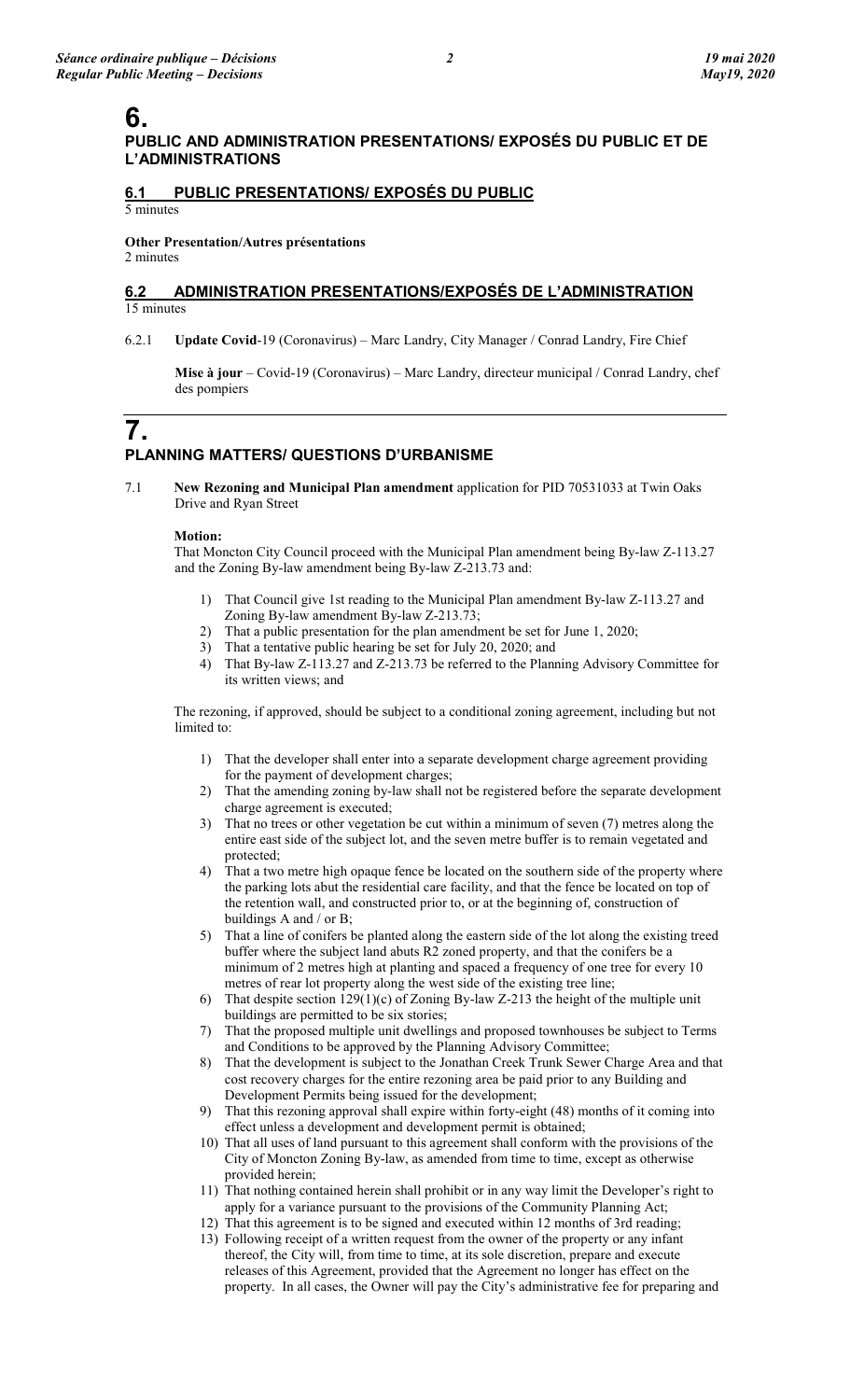signing a discharge and is responsible for all other legal, registration and other expenses, whether the discharge is prepared by the City, the Owner's solicitor or another person;

- 14) The development shall be carried out in substantial conformance with the plans and drawings submitted as Schedule B; and
- 15) That the \$1,000 security deposit required for a Conditional Rezoning Agreement and bylaw registry fees, be paid prior to registration

Moved by : Councillor Hicks Seconded by : Councillor Butler

### **MOTION CARRIED**

**Nouvelle demande de rezonage et de modification du Plan municipal – N**ID 70531033 au coin de la promenade Twin Oaks et de la rue Ryan

### **Motion :**

Que le Conseil municipal de Moncton aille de l'avant dans la modification du Plan municipal, soit l'Arrêté sur le Plan municipal Z-113.27 et de l'Arrêté de zonage Z-213.73 et :

- 1) Que le Conseil adopte en première lecture l'Arrêté de modification du Plan municipal Z-113.27 et l'Arrêté Z-213.73 modifiant l'Arrêté de zonage;
- 2) Qu'un exposé public soit présenté le 1<sup>er</sup> juin 2020 pour la modification du Plan;
- 3) Qu'une audience publique soit fixée provisoirement au 20 juillet 2020;
- 4) Que les arrêtés Z-113.27 et Z-213.73 soient soumis au Comité consultatif d'urbanisme afin d'obtenir par écrit ses avis.

Le rezonage, s'il est approuvé, doit faire l'objet d'une entente conditionnelle sur le rezonage, qui comprend, entre autres, les dispositions suivantes :

- 1) Que le promoteur immobilier conclue une entente distincte sur les redevances d'aménagement afin de prévoir le paiement de ces redevances;
- 2) Que l'Arrêté de zonage modificatif ne soit pas enregistré tant que l'entente sur les redevances d'aménagement n'est pas signée;
- 3) Qu'il soit interdit d'abattre des arbres ou de couper des végétaux à moins de sept (7) mètres le long de tout le côté est du lot visé et que la zone tampon de sept (7) mètres reste végétalisée et protégée;
- 4) Qu'une clôture opaque de deux (2) mètres de haut soit installée du côté sud de la propriété, là où les terrains de stationnement jouxtent la résidence de soins, et que cette clôture soit située sur le dessus du mur de soutènement et qu'elle soit construite avant ou au moment de construire les bâtiments A ou B;
- 5) Qu'une ligne de conifères soit plantée le long du côté est du lot longeant la zone tampon arborisée où le terrain visé jouxte la propriété zonée R2, que les conifères aient au moins deux (2) mètres de haut lorsqu'ils seront plantés et qu'ils soient espacés à raison d'un arbre tous les dix (10) mètres le long de la ligne de lot arrière, du côté ouest de la ligne de conifères existante;
- 6) Que malgré l'article 129(1)c) de l'Arrêté de zonage Z-213, il soit permis que la hauteur des différents immeubles à logements multiples soit de six (6) étages;
- 7) Que les immeubles à logements multiples proposés et les maisons en rangée proposés soient soumis à des clauses et à des conditions à approuver par le Comité consultatif d'urbanisme;
- 8) Que le projet d'aménagement fasse partie de la zone de redevances de l'égout collecteur du ruisseau Jonathan et que les redevances à verser pour permettre de récupérer les coûts de l'ensemble de la superficie du rezonage soient acquittées avant que les permis de construction et d'aménagement soient délivrés pour le projet d'aménagement visé;
- 9) Que cette approbation du rezonage arrive à expiration dans les quarante-huit (48) mois de la date à laquelle elle entre en vigueur à moins qu'un permis d'aménagement soit délivré;
- 10) Que toutes les utilisations du sol conformes à cet accord respectent les dispositions de l'Arrêté de zonage de la Ville de Moncton, dans sa version modifiée périodiquement, sauf dans les cas contraires prévus dans la présente;
- 11) Que nulle disposition de la présente n'interdise ou ne limite, d'une manière ou d'une autre, le droit du promoteur de demander une dérogation conformément aux dispositions de la *Loi sur l'urbanisme*;
- 12) Que cet accord soit signé et passé dans les 12 mois de la troisième lecture;
- 13) Qu'après avoir reçu par écrit la demande du propriétaire des lieux ou de tout autre NID dérivé, la Ville prépare et signe, périodiquement et à sa seule et entière discrétion, des versions de cet accord, à la condition que ledit accord n'ait plus d'effet sur la propriété. Dans tous les cas, le propriétaire versera à la Ville des frais d'administration pour la préparation et la signature d'une quittance et sera responsable de tous les autres frais juridiques, d'inscription et autres, que la quittance soit préparée par la Ville, par le représentant juridique du propriétaire ou par quelqu'un d'autre;
- 14) Que les travaux d'aménagement soient menés en respectant essentiellement les plans et les dessins soumis dans l'annexe B;
- 15) Que le dépôt de garantie de 1 000 \$, obligatoire pour l'Entente conditionnelle sur le rezonage, et les droits d'enregistrement de l'arrêté soient acquittés avant l'enregistrement.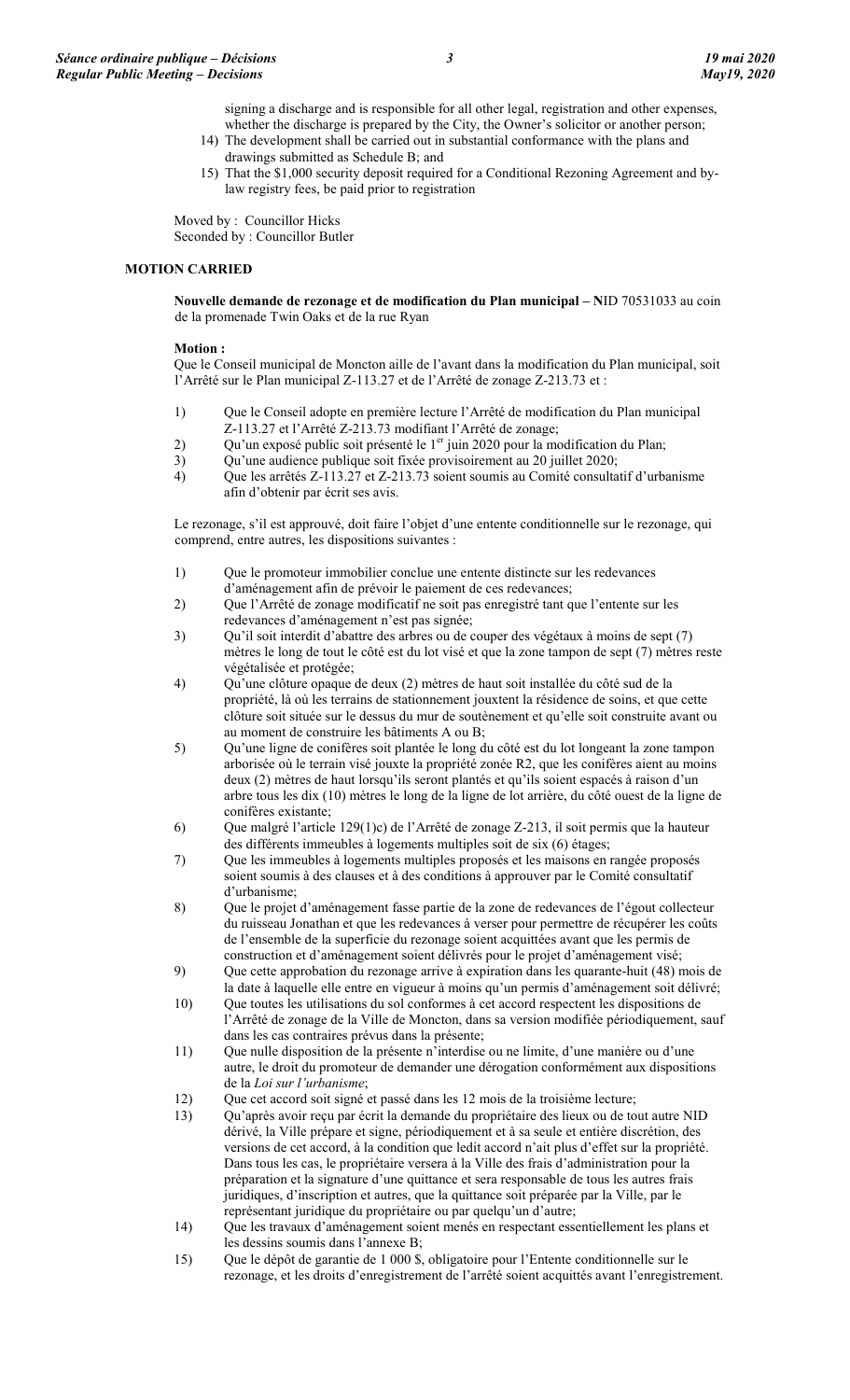Proposée par le conseiller Hicks Appuyée par le conseiller Butler

### **MOTION ADOPTÉE**

# **8.**

**STATEMENTS BY MEMBERS OF COUNCIL/ EXPOSÉS DES MEMBRES DU CONSEIL**

# **9.**

**REPORTS AND RECOMMENDATIONS FROM COMMITTEES AND PRIVATE MEETINGS/ RAPPORTS ET RECOMMANDATIONS DES COMITÉS ET RÉUNIONS À HUIS CLOS**

## **10. REPORTS FROM ADMINISTRATION/ RAPPORTS DE L'ADMINISTRATION**

10.1 **City Contract W20D 05DJ** – Street Microsurfacing

**Motion: That** City Contract No. W20D 05DJ, Street Microsurfacing, be awarded to Maritime Road Recycling Inc. in the amount of \$953,925.00 including HST (\$865,052.37 net HST), and that the budget for the project be set at \$960,000.00 including net HST, engineering and contingency.

It is also recommended that a contract be drafted, and that the Mayor and City Clerk be authorized to sign said contract and affix the Corporate Seal of the City of Moncton

Moved by : Councillor Léger Seconded by : Councillor Butler

### **MOTION CARRIED**

**Contrat de ville W20D 05DJ** – Microsufaçage des rues

**Motion : Que** le contrat de ville W20D 05DJ (Microsurfaçage des rues) soit attribué à Maritime Road Recycling Inc. pour la somme de 953 925 \$, y compris la TVH (865 052,37 \$ avant la TVH) et que le budget du projet soit fixé à 960 000 \$, y compris la TVH nette, les frais d'ingénierie et la provision pour éventualités.

Il est également recommandé qu'un contrat soit rédigé et que la mairesse et la greffière municipale soient autorisées à signer ledit contrat et à y apposer le sceau de la Ville de Moncton.

Proposée par le conseiller Léger Appuyée par le conseiller Butler

### **MOTION ADOPTÉE**

10.2 **City Contract No. W20C 03DB** – Boundary Drive Culvert Renewal

**Motion: That** City Contract No. W20C 03DB, Boundary Drive Culvert Renewal, be awarded to MacDonald Paving and Construction, a division of Miller Paving Limited in the amount of \$666,951.70 including HST (\$604,815.00 net HST), and that the budget for the project be set at \$725,000 including net HST, engineering and contingency.

It is also recommended that a contract be drafted, and that the Mayor and City Clerk be authorized to sign said contract and affix the Corporate Seal of the City of Moncton.

Moved by : Councillor Turner Seconded by : Councillor Butler

### **MOTION CARRIED**

**Contrat de ville W20D 03DB** – Réfection du ponceau promenade Boundary

**Motion : Que** le contrat de ville W20C 03DB (Réfection du ponceau de la promenade Boundary) soit attribué à MacDonald Paving & Construction Ltd., division de Miller Paving Limited, pour la somme de 666 951,70 \$, y compris la TVH (604 815 \$ avant la TVH) et que le budget du projet soit fixé à 725 000 \$, y compris la TVH nette, les frais d'ingénierie et la provision pour éventualités.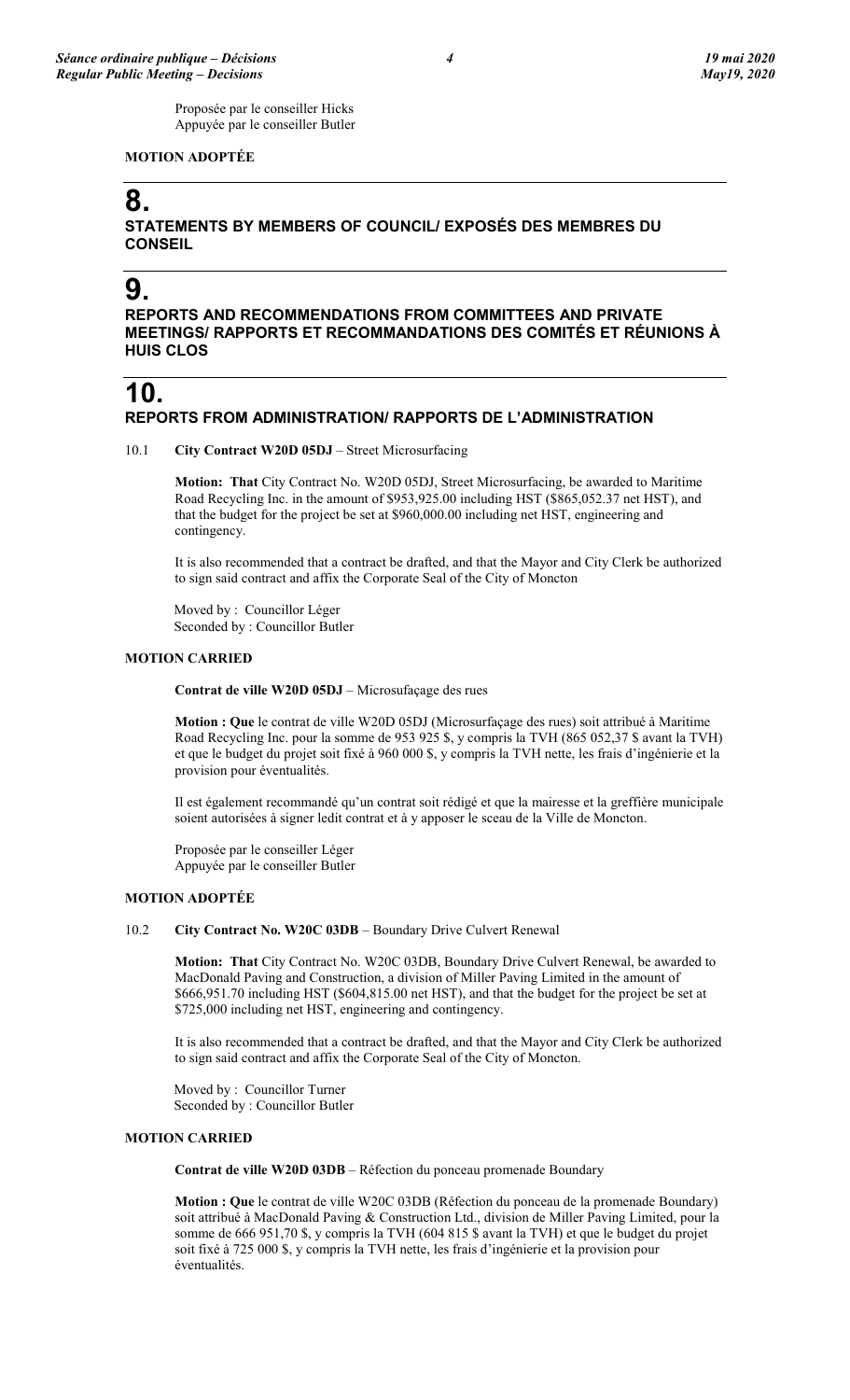Il est également recommandé qu'un contrat soit rédigé et que la mairesse et la greffière municipale soient autorisées à signer ledit contrat et à y apposer le sceau de la Ville de Moncton.

Proposée par le conseiller Turner Appuyée par le conseiller Butler

#### **MOTION ADOPTÉE**

#### 10.3 **Plastic Bag Reduction By-law** Modification

**Motion: That** Moncton City Council approves amending the commencement date of By-law P-619 under section 8 to October 1st, 2020.

Moved by : Councillor Léger Seconded by : Councillor Edgett

#### **MOTION CARRIED** *Nay:*

*Deputy Mayor Boudreau*

**Modification de l'Arrêté** sur la réduction des sacs en plastique

**Motion : Que** le Conseil municipal de Moncton approuve le report, au 1<sup>er</sup> octobre 2020, de la date à laquelle entrera en vigueur l'Arrêté P-619 en vertu de l'article 8.

Proposée par le conseiller Léger Appuyée par la conseillère Edgett

### **MOTION ADOPTÉE**

*Contre : Maire adjoint Boudreau*

#### 10.4 **Extension** of Taxi License Expiry Date

**Motion : That** Moncton City Council authorize administration to extend the annual license renewal program for all taxicab owners and drivers to September 30 for the 2019-2020 license year in order to protect and limit the number of individuals coming into City Hall at any given time, and that By-law #L-108 be amended accordingly.

It is further recommended that Moncton City Council authorize administration to establish processes regarding license renewals and new applications in order to manage the number of individuals accessing City Hall.

Moved by : Councillor Edgett Seconded by : Councillor Pellerin

#### **MOTION CARRIED**

**Prolongation** de la validité des permis de taxi 2019-2020

**Motion : Que** le Conseil municipal de Moncton autorise l'Administration à prolonger jusqu'au 30 septembre le programme de renouvellement du permis annuel de tous les propriétaires et chauffeurs de taxi pour l'année de permis 2019-2020, afin de protéger et de limiter le nombre de personnes qui se présentent à l'hôtel de ville, et que l'Arrêté L-108 soit modifié en conséquence.

Il est en outre recommandé que le Conseil municipal de Moncton autorise l'Administration à instituer des protocoles pour le renouvellement des permis et le dépôt des nouvelles demandes afin de limiter le nombre de personnes qui ont accès à l'hôtel de ville.

Proposée par la conseillère Edgett Appuyée par le conseiller Pellerin

### **MOTION ADOPTÉE**

## **11. READING OF BY-LAWS/ LECTURE D'ARRÊTÉS MUNICIPAUX**

11.1 **A By Law** in Amendment of the City of Moncton Plastic Bag Reduction By-Law, being By-Law P-619.1 – *First Reading – Pending approval item 10.5*

*First Reading only*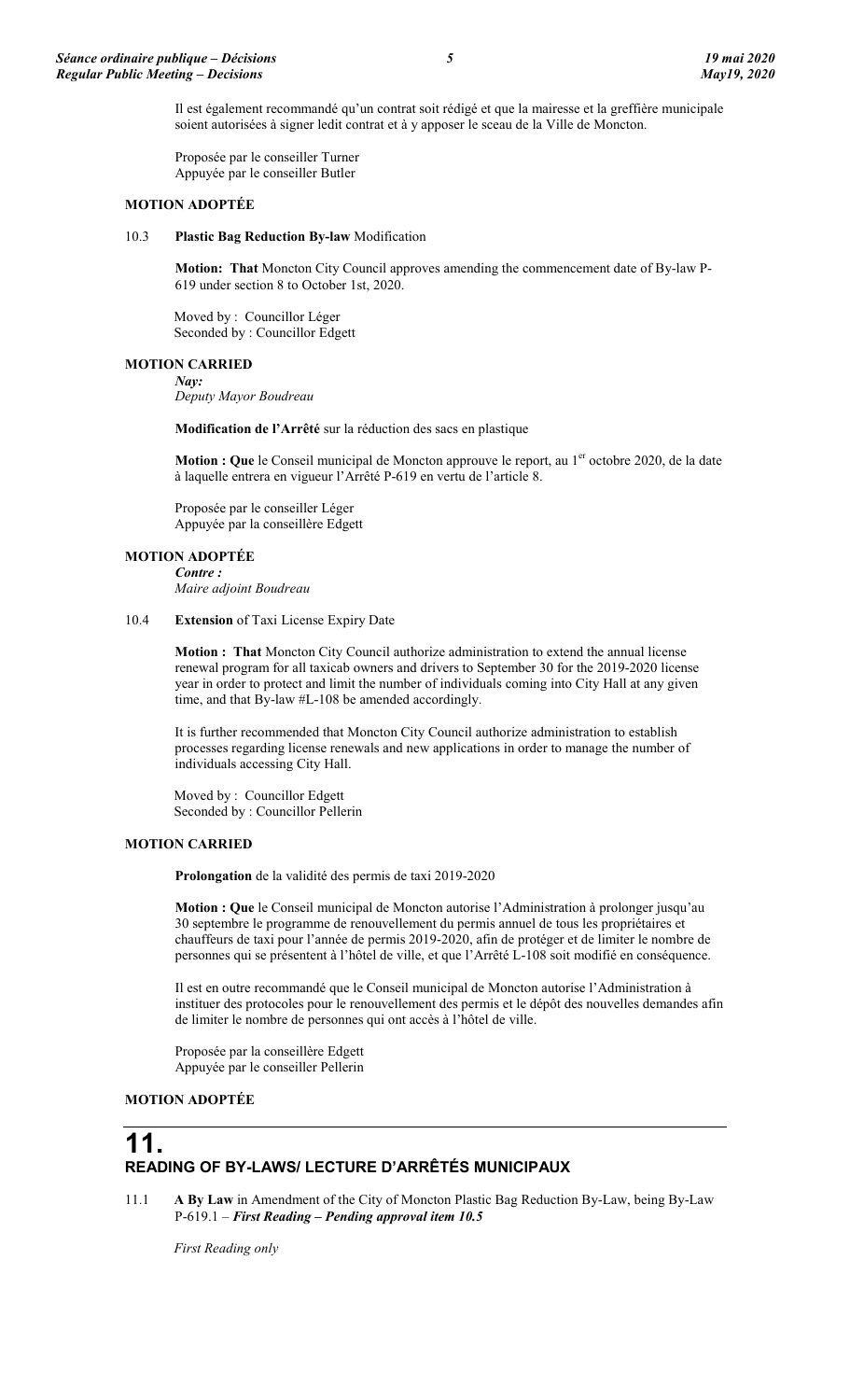**Arrêté** portant modification de l'arrêté de la Ville de Moncton sur la réduction des sacs en plastique, soit l'arrêté P-619.1 – *Première lecture – sous réserve de l'approbation du point 10.5*

*Première lecture seulement*

11.2 **A By-Law** in Amendment of a By-Law Relating to the Adoption of the City of Moncton Municipal Plan, being By-Law Z-113.27 (Twin Oaks) – *First Reading – Pending approval item 7.1*

*First Reading only*

**Arrêté** portant modification de l'arrêté concernant l'adoption du plan municipal de la Ville de Moncton, soit l'arrêté Z-113.27 (Twin Oaks) **–** *Première lecture – sous réserve de l'approbation du point 7.1*

*Première lecture seulement*

11.3 **A By-Law** in Amendment of the City of Moncton Zoning By-Law, Being By-Law Z-213.73 (Twin Oaks) – *First Reading* – *Pending approval item 7.1*

*First Reading only*

**Arrêté** portant modification de l'arrêté de zonage de la Ville de Moncton soit l'arrêté Z-213.73 (Twin Oaks) – *Première lecture* – *sous réserve de l'approbation du point 7.1*

*Première lecture seulement*

11.4 **A By Law** in Amendment of a By- Law Relating to the Regulating and Licensing of Owners and Operators of Taxicabs in the City of Moncton, Being By-Law L-108.6 – *First Reading – Pending approval 10.6*

*First Reading only*

**Arrêté** portant modification de l'arrêté sur la réglementation des taxis et la délivrance de permis aux propriétaires et aux chauffeurs de taxis dans la Ville de Moncton, soit l'arrêté L-108.6 – *Première lecture* – *sous réserve de l'approbation du point 10.6*

*Première lecture seulement*

## **12. NOTICES MOTIONS AND RESOLUTIONS/ AVIS DE MOTIONS ET RÉSOLUTIONS**

12.1 **Election** – Deputy Mayor

Motion: That Councillor Crossman be elected as the Deputy Mayor for the year 2020-2021.

Moved by : Councillor Butler Seconded by : Councillor Hicks

### **MOTION CARRIED**

*Nay : Councillor Boudreau*

**Élection** d'un maire adjoint ou d'une mairesse adjointe

**Motion : Que** le conseiller Crossman soit élu au poste de maire adjoint pour la période 2020- 2021.

Proposée par le conseiller Butler Appuyée par le conseiller Hicks

### **MOTION ADOPTÉE**

*Contre : Conseiller Boudreau*

# **13.**

### **APPOINTMENTS TO COMMITTEES/ NOMINATIONS À DES COMITÉS ADJOURNMENT/ CLÔTURE DE LA SÉANCE**

**Motion: That** the following nomination be approved: / **Que** les nominations suivantes soient approves: